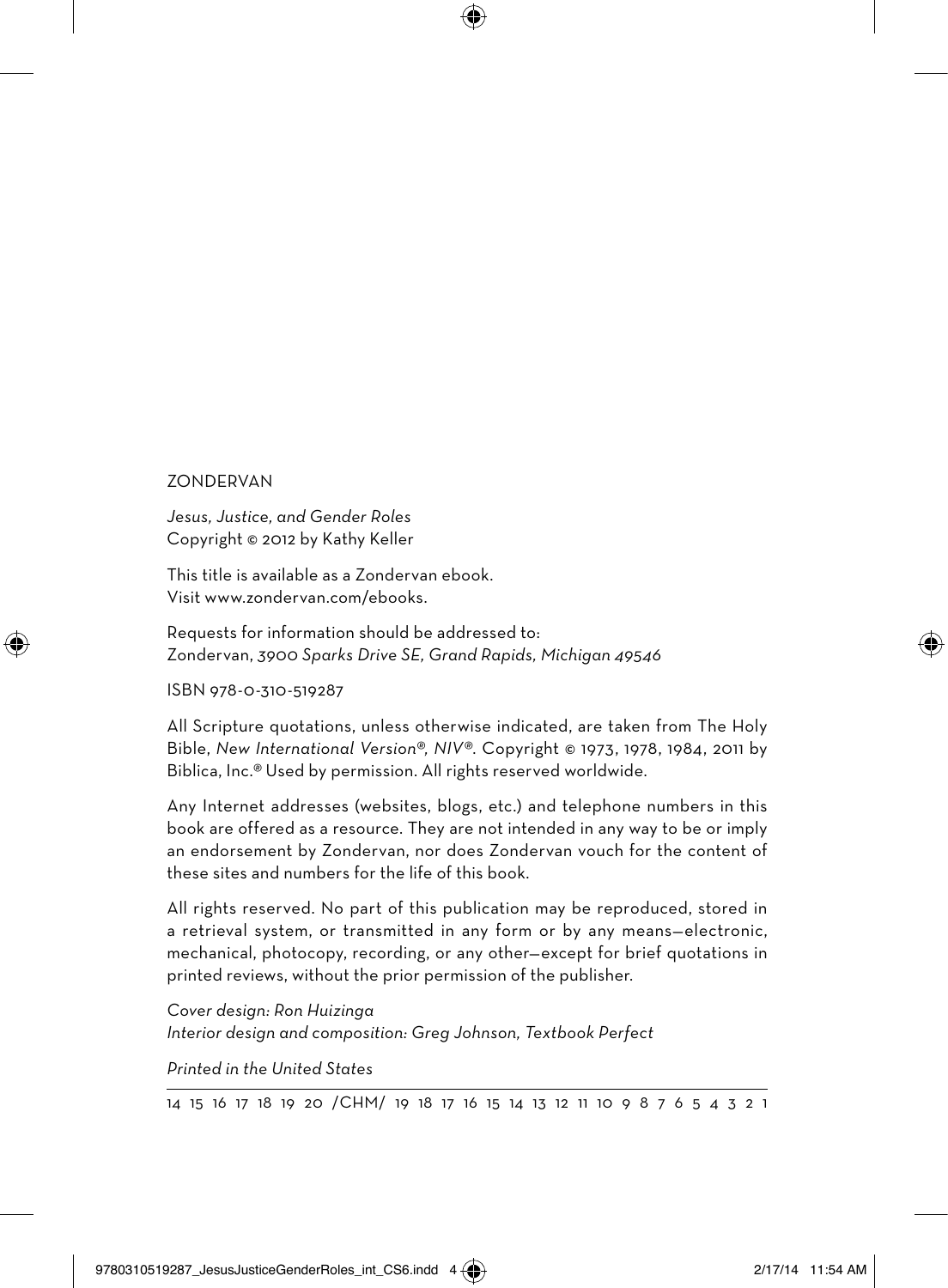# **Contents**

| Introduction                                 | 7   |
|----------------------------------------------|-----|
| Part 1: Hermeneutical Imperatives            | 10  |
| What 1 Corinthian 14:33b–38 Cannot Mean      | 13  |
| Then What Does 1 Corinthians 14:33b–38 Mean? | 15  |
| 1 Timothy 2:11–12                            | 18  |
| Where Does That Leave Us Regarding the       |     |
| Role of Women?                               | 20  |
| Do We Have to Obey?                          | 22  |
| One Last Wriggle                             | 28  |
| Summary                                      | 29  |
| Part 2: Personal Journeys                    | 31  |
| About the Author                             | 41  |
| Notes                                        | 42. |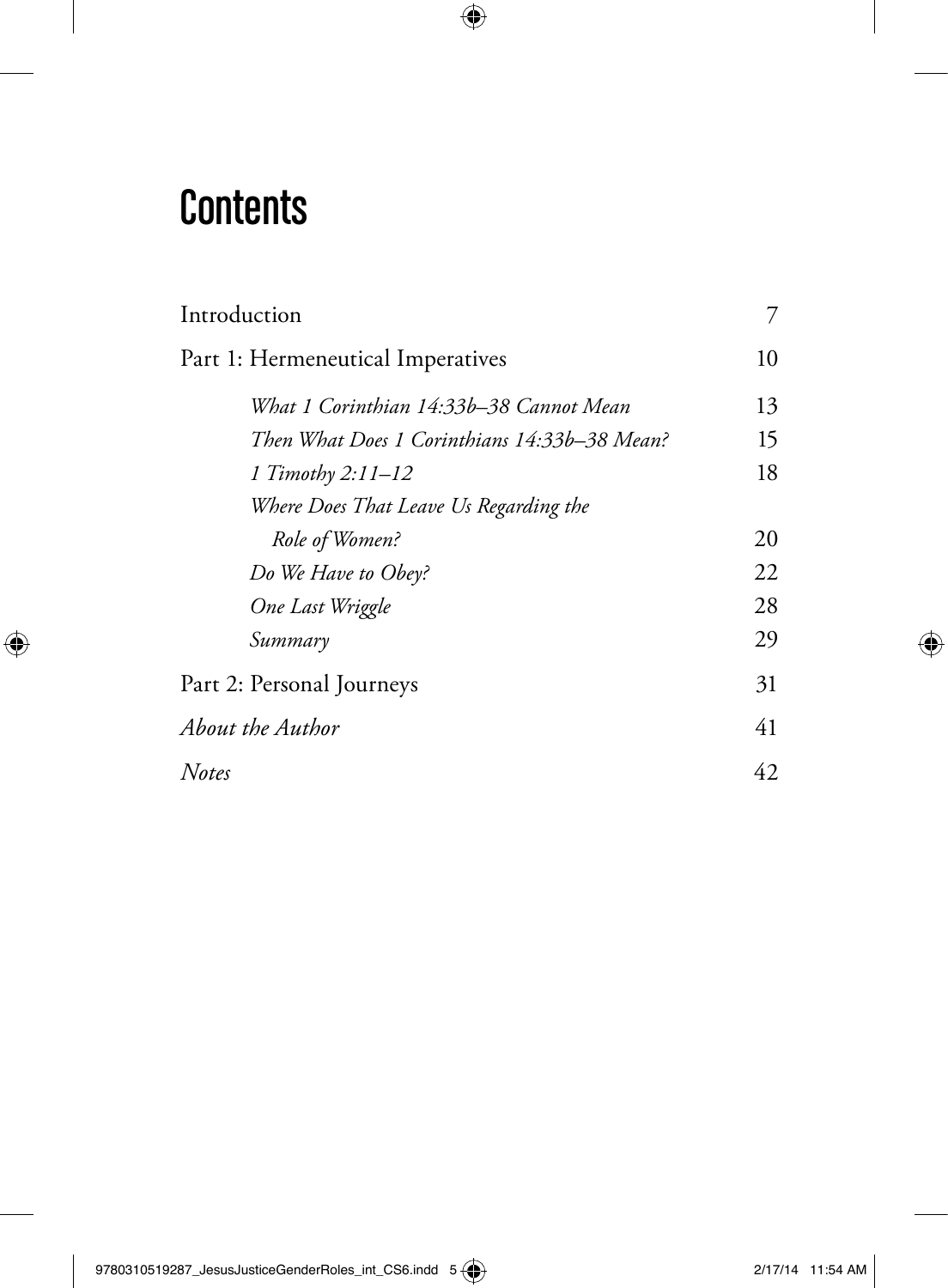## **Introduction**

When Tim and I moved to Manhattan in 1989 to start Redeemer Presbyterian Church, we knew that issues that were controversial elsewhere could be incendiary in New York. Over the years sexuality and gender, as well as personal choices in these areas, have been at the top of our list of topics that provoke outrage, tears, shouting, and disappointment.

One woman told me tearfully when she learned Redeemer did not ordain women as elders or pastors, "It was like finding out that your fiancé is a child molester!" These are not moderate words that encourage continuing conversation. I wanted to console and help her, but the question becomes: How does one talk pastorally and compassionately to twenty-first-century people so that the notion of gender roles is presented not as an embarrassing antiquity the church is stuck with but as a gift, meant for our good?

The question is not academic for me. I wrestled deeply and personally with this issue as a woman who was once preparing to be ordained in the United Presbyterian Church (USA).<sup>1</sup> Everywhere I have ministered since then, I have felt like a woman without a country. In some places I have been looked upon with suspicion as a "raving feminist" because I encourage women to teach and lead, and I do so myself.<sup>2</sup> In New York I have been called "selfhating" and worse because I continue to believe that God gave us a good gift when he created complementary gender roles for men and women.

As a pastor's wife, a joint founder of Redeemer (and therefore partially responsible for some of its philosophy of ministry), and a woman in ministry, I have seen it as my role to talk women—and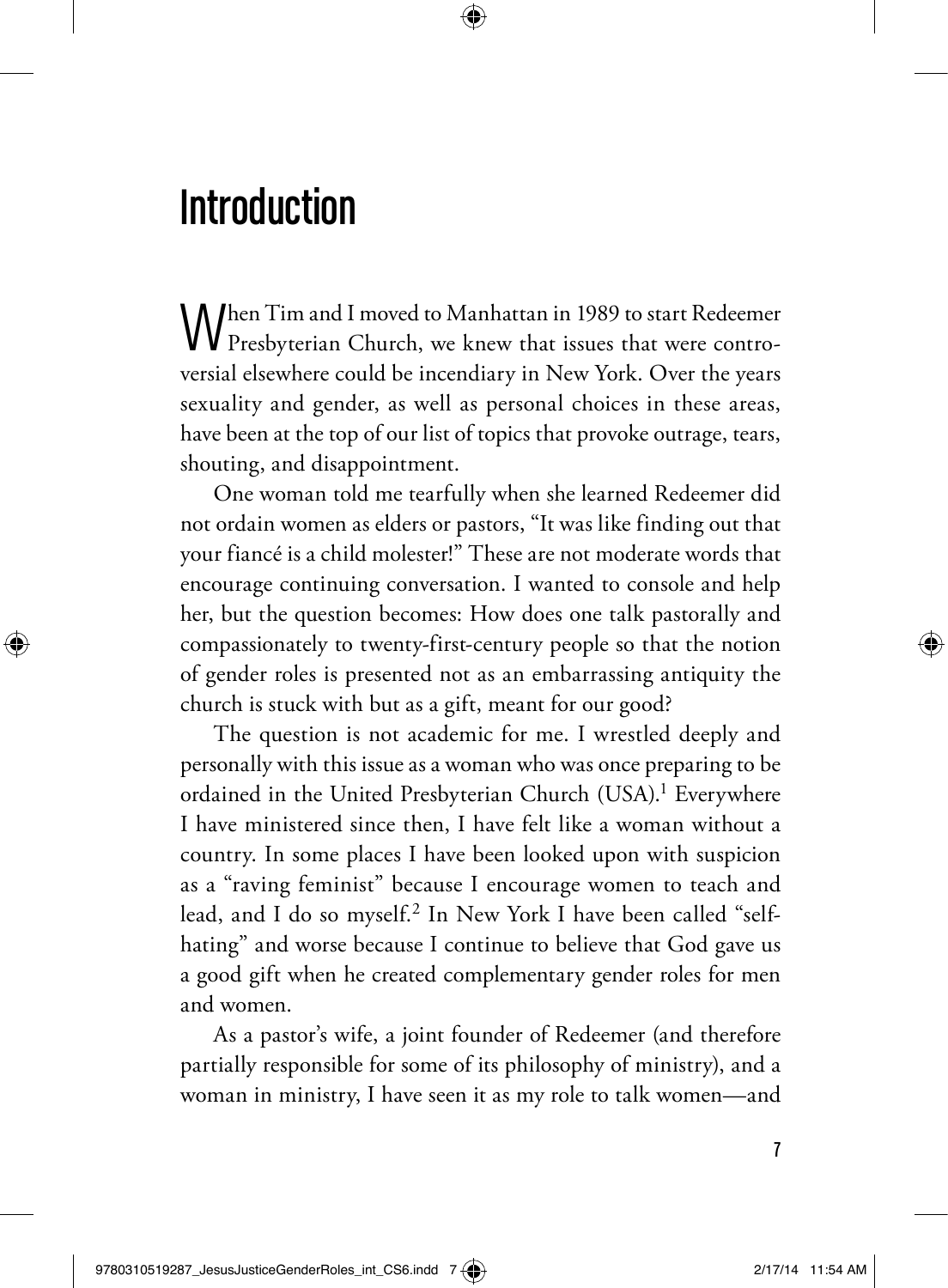men—off the ledge once they realize Redeemer's complementarian position. It's not as if we hide the issue. Elders' names are printed in the bulletin every Sunday, and they regularly stand before the congregation—every one of them a man—for ordination of officers and other events. However, women are so visible on staff and in ministry at Redeemer that it sometimes takes awhile for the penny to drop.3

So how does one approach the issue? Pastorally there are always two fronts to be addressed, and learning opportunities that come with each.

First, the hermeneutical front: How do we discern what the Bible says? What do we make of cultural changes that have occurred since the Bible was written? Do we have to obey or even care about something said so long ago in a time and place so unlike our own? What should obedience to the text look like?

Addressing these questions creates opportunities to discuss the inspiration and infallibility of Scripture, the nature of revelation, the cost of submitting to the lordship of Christ, and not least of all, the discipline of hermeneutics and how one learns to read and understand the Bible.

Second, the personal front: Are you saying that a woman is not as worthy as a man? Not as gifted? Not as filled with the Holy Spirit? Are you by implication suggesting that her sense of calling to the ministry is spurious? This is the twenty-first century; how can you tell a woman that a choice she wants to make is not open to her? This is a justice issue!

Underlying such personal questions are deep hurt and frustration caused by churches and persons who *have* marginalized women and their God-given gifts, making them second-class members of Christ's body. They also reveal places where the world's assumptions have shaped attitudes in both men and women, displacing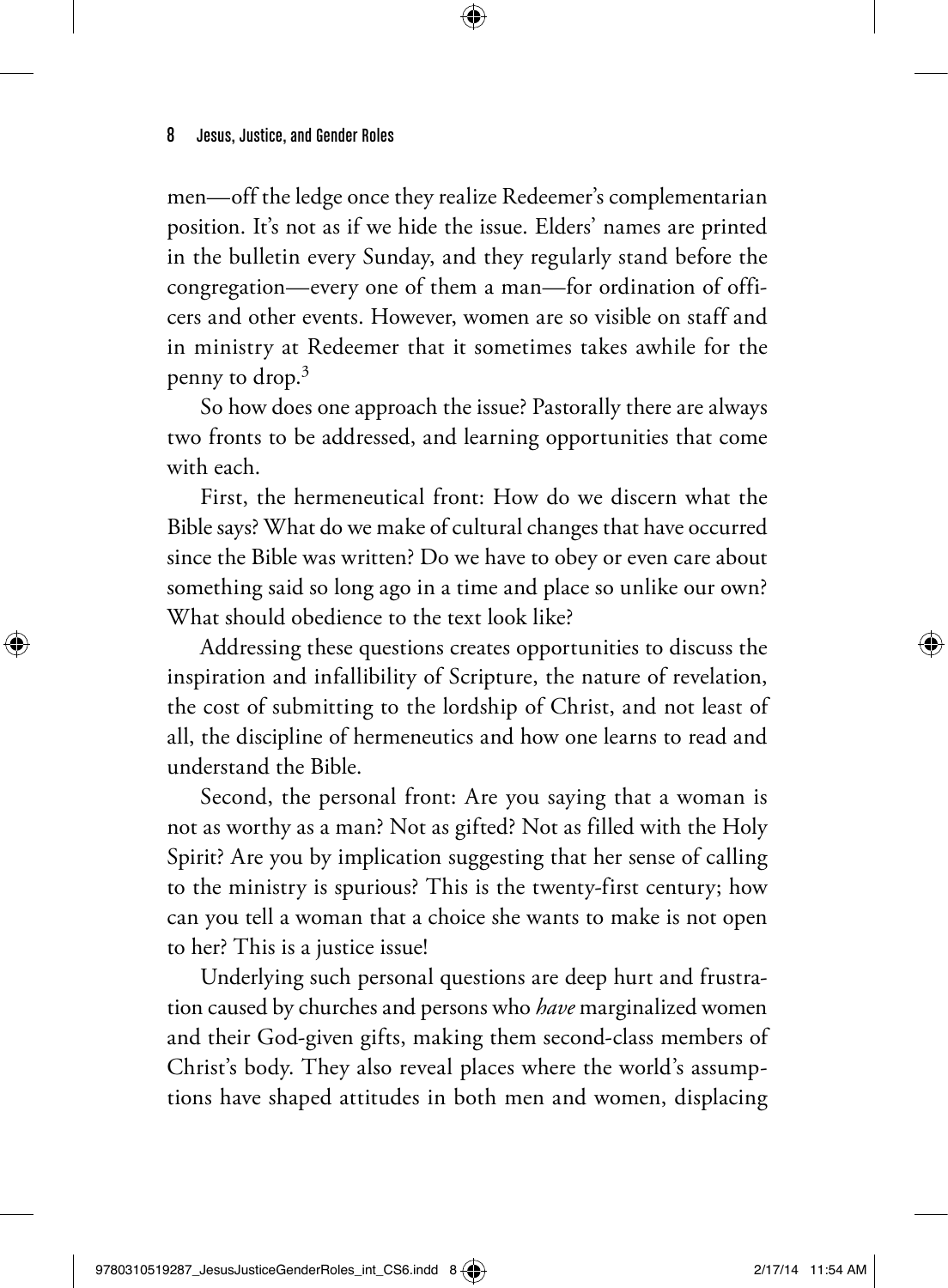scriptural teaching with either subcultural traditions or postmodern individualism.

I want to address both constellations of questions under the headings of (1) hermeneutical imperatives and (2) personal journeys.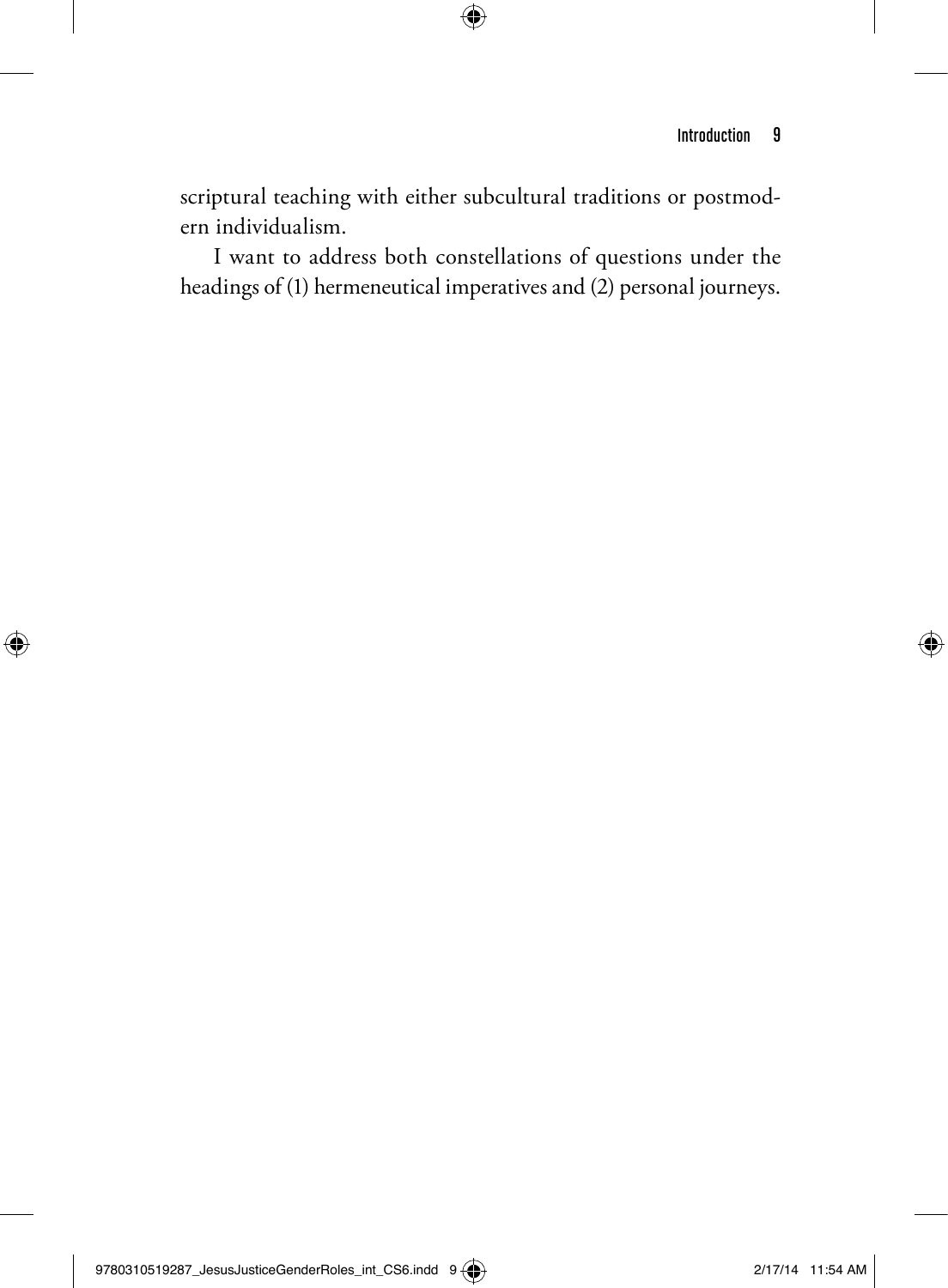### Part 1 Hermeneutical Imperatives

accept and embrace the Bible as the Word of God, inspired and without error. This was not always the case.

God made his claim on my life during high school, but I was slow in coming to trust the Bible as anything more than a collection of Aesop's fable-like stories and poetic sentiments useful on ceremonial occasions. I was only dimly aware that there were people—vaguely referred to as "fanatics"—who held more robust views. Raised in a home and a church with the same view as my own, my perspective on Scripture did not detract from my intention to enter ordained ministry in the United Presbyterian Church. I knew God was real, and I had encountered him in every way possible *except* through Scripture. I had no notion that I was missing anything.

It wasn't until college that I met intelligent believers who accepted the Bible as God's Word, the only infallible rule of faith and practice. I wrestled with the authority and inspiration of the Bible for several years. Choosing to do an independent study course on the subject, I went through a reading list given to me by a professor only to come to the conclusion that all the books were written from the same point of view. Several reading lists later, I found myself intimately acquainted with textual criticism, textual variants, oral tradition, the Q document, the Essenes, liberalism, neo-orthodoxy, demythologizing, fundamentalism, evangelicalism, and a lot more.

For me, exploring the fields of higher, biblical, and textual criticism revealed the fundamental accuracy of the canonical texts. Yet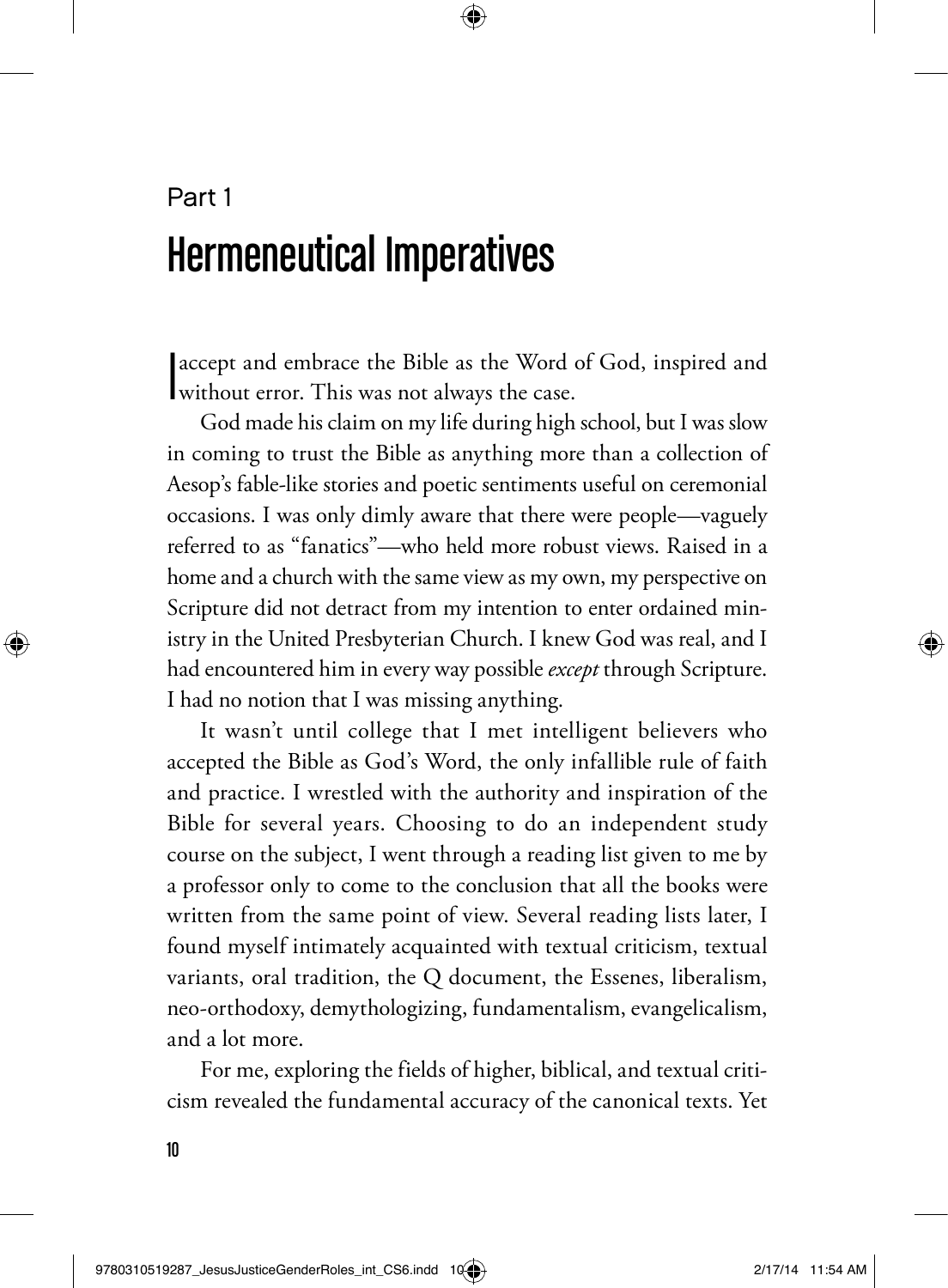it was actually a very simple question that resolved the deeper issue of authority. Jesus trusted the inspiration of the Old Testament and promised the inspiration of the New Testament.<sup>4</sup> He quoted Scripture at every point in his life, including his words on the cross from Psalm 22. Jesus *bled* Scripture. If I trusted Jesus to be who he said he was, why wouldn't I also trust his view of the authority and inerrancy of the Scriptures?<sup>5</sup> This was a game-changing realization for me. And it changed a lot more.

I have recounted this personal odyssey in order to assure the reader that I had every opportunity—and a major motivation—to stop short of fully accepting Scripture as the only rule of faith and practice. No one among my family or friends believed that; so it wasn't a view I was raised to hold, and it brought with it massive consequences.6 For instance, now that I trusted God's Word as truth, written to aid my flourishing and not to diminish it, my choices needed to be submitted to Scripture. When my choices and God's commands clashed, he won.

This made the study of hermeneutics one of utmost personal urgency. What was the Bible *really* saying on key issues? Could anyone know, or was there wiggle room? If there was wiggle room, was it anywhere useful to me?

The subject of hermeneutics is vast, and not all of it is relevant to the topic of women in ministry, so I will only summarize the basics. In the past generation there have been many new works on the science of biblical interpretation, and they contain much of value. Yet these books, even while recognizing the complexity of the task, if written by evangelicals with a high view of Scripture, still hold to the same two touchstones.<sup>7</sup> For me, these two principles have made all the difference, particularly in the area of gender roles, ministry, and the collision between them.

First, *Scripture does not contradict Scripture.* Or in the elegant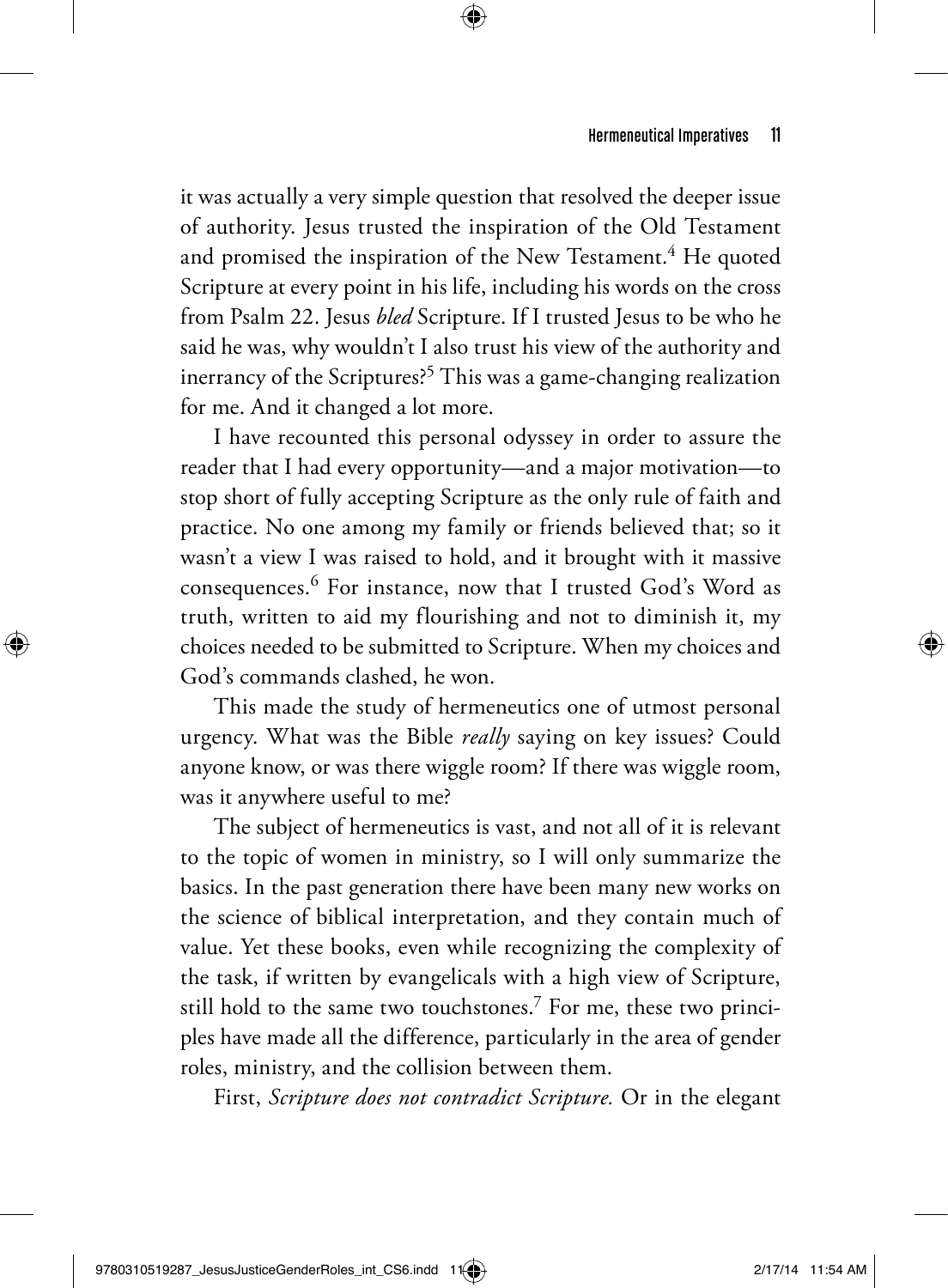words of Article 20 of the Anglican Church's Thirty-Nine Articles, "neither may it [the Church] so expound one place of Scripture, that it be repugnant to another." The corollary of this could be stated thus: What is clear in the Bible interprets what is cloudy.

How could it be otherwise, especially if One Mind was behind the revelation, the writing, and even the choice of the diverse recipients of God's Word? I am always amused, and occasionally annoyed, that common sense doesn't figure into the discussion of the understandability of Scripture. If you can accept the existence of a Being powerful enough to be called God—the Creator and Sustainer of the universe—why is it so difficult to believe that he would be capable of communicating authentically and clearly to his creatures?8 That seems a somewhat smaller matter than spinning all the electrons around all the nuclei of billions upon billions of worlds, never mind simultaneously attending to the broken hearts and crushed spirits of his sentient creatures.

Second, *every text must be understood in its context—historical, cultural, and social.* What was the author's intent in each book, passage, and sentence, and what did it mean to the original hearers? The corollary to this principle is: We must find a way to obey faithfully whatever we discover to be God's revealed will, even if our cultural situation has changed since it was first revealed.

Again, common sense should be an aid. God inspired human beings to write his revelation. The Bible is therefore a human book, using human language. Yet if God is immutable and in his providence assembled a book to guide his people in all times and places,<sup>9</sup> then what he revealed yesterday about his character and his design for his creatures will not be changed today.<sup>10</sup> God is not capable of "new and improved" anything, because his perfection is such that any change would be a step away from complete holiness, complete love, complete justice, and complete mercy. We may need to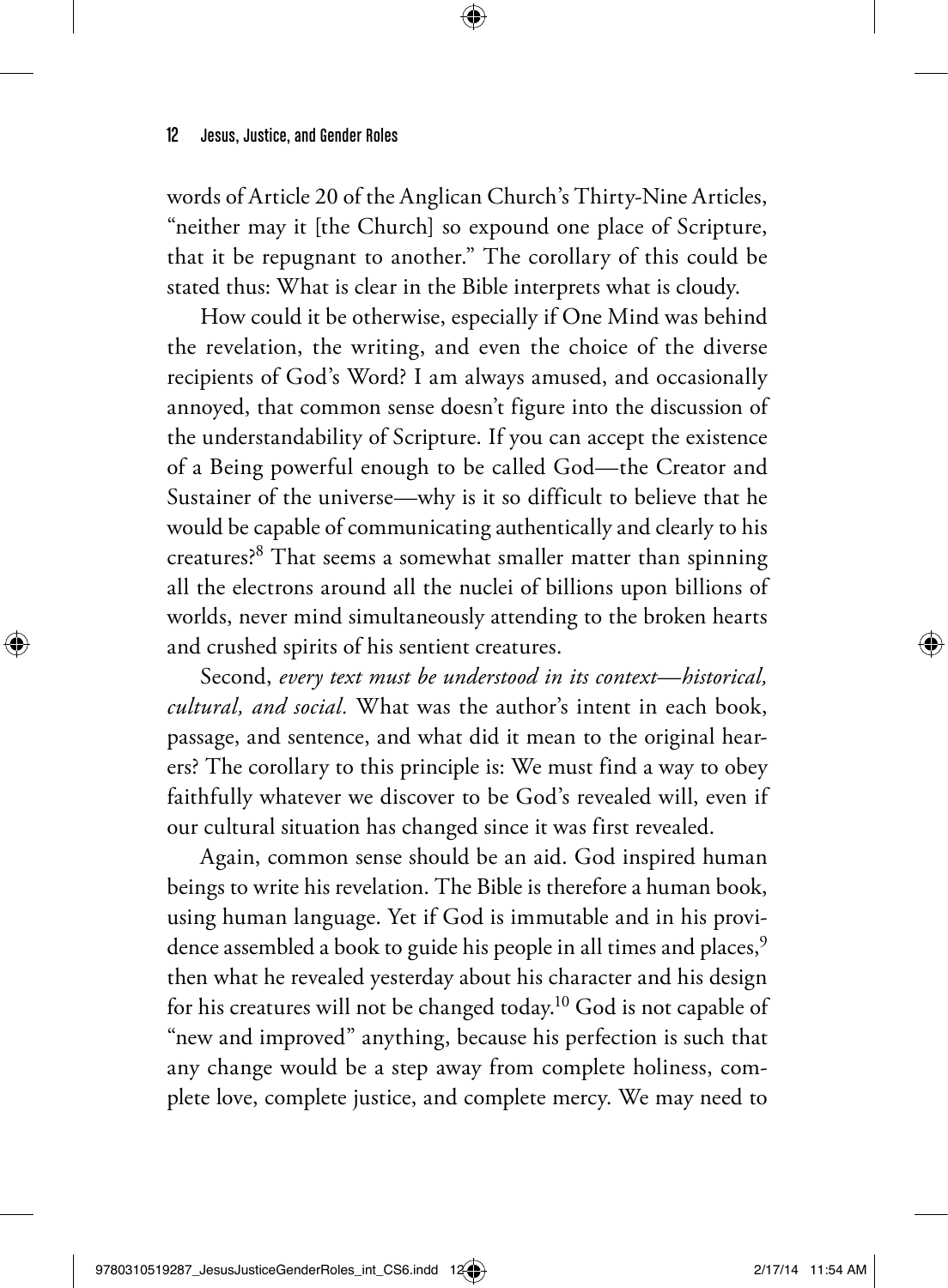practice obedience to his commands in creative ways, reflecting the changed contexts in which we find ourselves, but that rarely presents any real hurdle. God gives unalterable commands, but he also gives us freedom to obey them in culturally diverse ways.

Having established the hermeneutical ground rules, let us jump into the deep end of the pool and consider what some feminists call the "texts of terror":11 1 Corinthians 14:33b–38 and 1 Timothy  $2.11 - 12$ 

#### What 1 Corinthian 14:33b–38 Cannot Mean

First Corinthians 14:33b–38 reads as follows:

 $33<sup>b</sup>$ As in all the congregations of the saints,  $3<sup>4</sup>$  women should remain silent in the churches. They are not allowed to speak, but must be in submission, as the Law says.  $35$ If they want to inquire about something, they should ask their own husbands at home; for it is disgraceful for a woman to speak in the church.

<sup>36</sup>Did the word of God originate with you? Or are you the only people it has reached? 37If anybody thinks he is a prophet or spiritually gifted, let him acknowledge that what I am writing to you is the Lord's command. 38If he ignores this, he himself will be ignored.

This passage cannot mean that women may not in any way communicate orally in public gatherings of the church. In 1 Corinthians 11:5, just three chapters earlier, Paul writes that "every woman who prays or prophesies with her head uncovered dishonors her head." The discussion regarding head coverings, including references to a woman being the glory of a man, hair being the glory of a woman, angels, and creation and the Trinity—though replete with significance—can obscure the central fact that women spoke